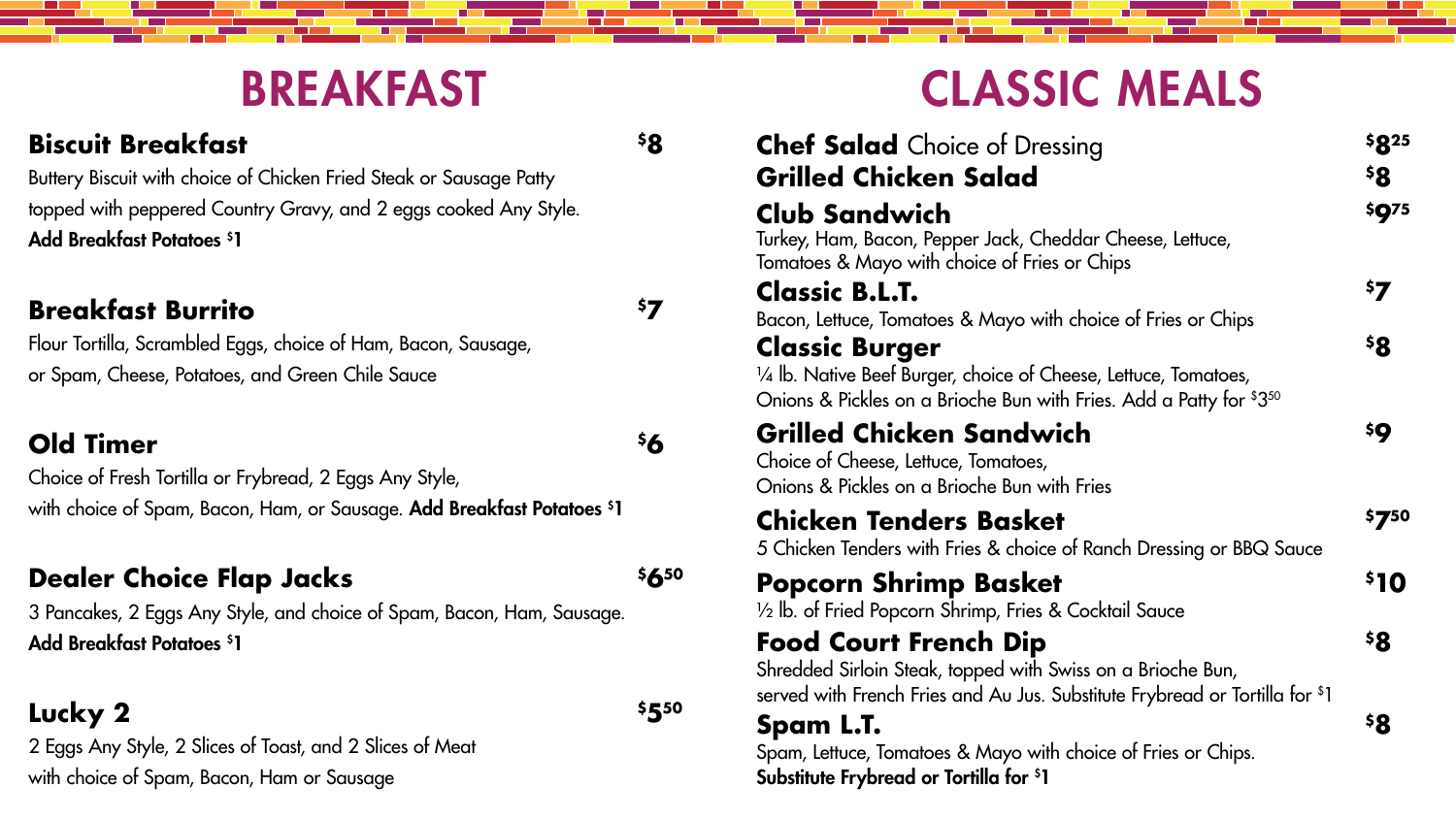## FOOD COURT FAVORITES

| <b>Hot Wings &amp; Fries Basket</b><br>6 Spicy Chicken Wings & Fries served with Ranch Dressing   |           |
|---------------------------------------------------------------------------------------------------|-----------|
| <b>Nachos</b><br>Nacho Chips, Taco Meat, and Chile Con Queso with Pickled Jalapeños               | \$650     |
| <b>Frito Pie</b><br>Chili Beans, Lettuce, Tomatoes, Onions, Shredded Cheese & Olives              | \$650     |
| <b>Three Beef Tacos</b><br>Choice of Hard Shell Corn or Soft Flour Tortilla                       | \$775     |
| <b>Green Chile Cheese Fries</b>                                                                   | \$6       |
| <b>Pork Red Chile Posole</b><br>Served with Fry Bread or Tortilla, Chopped Onion, Cilantro & Lime | \$8       |
| <b>Green Chile Stew</b><br>Choice of Fresh Tortilla or Fry Bread                                  | $56^{75}$ |
|                                                                                                   |           |

Two ¼ lb. Burger Patties, Lettuce, Tomatoes, Onions, Anaheim Green Chile & choice of Fresh Tortilla or Fry Bread. **Add Fries <sup>\$</sup>3** 

#### **Navajo Taco**

#### **Roasted Lamb Sand**

- **Waffle Fries**
- **Onion Rings** 
	- **Anaheim Chile**
	- **Fry Bread or Fresh 1**

## NAVAJO EATS

#### **Lamb Stew**  $\frac{1}{4}$

Potatoes, Root Vegetables, Rich Broth and choice of Fresh Tortilla or Fry Bread

#### **Signature Navajo Burger \$9**

### **Bowl Chili \$7**

#### **Potato Chips**

| Navajo Taco<br>Chef made Chili Beans, Shredded Cheese, Lettuce, Tomatoes,<br>Onions & Sour Cream on Fry Bread                                | \$Q   |
|----------------------------------------------------------------------------------------------------------------------------------------------|-------|
| <b>Roasted Lamb Sandwich</b><br>Roasted Lamb, Lettuce, Tomatoes, Onions,<br>with Anaheim Green Chile & choice of Fresh Tortilla or Fry Bread | 512   |
| <b>SIDES/DESSERTS</b>                                                                                                                        |       |
| <b>Fries</b>                                                                                                                                 | \$3   |
| <b>Waffle Fries</b>                                                                                                                          | \$350 |
| <b>Onion Rings</b>                                                                                                                           | \$4   |
| <b>Angheim Chile</b>                                                                                                                         | 52    |
| <b>Fry Bread or Fresh Tortilla</b>                                                                                                           | \$3   |
| <b>Bowl Chili</b><br>Topped with Shredded Cheese, Tomatoes & Onions,<br>with choice of Fry Bread or Fresh Tortilla                           | \$7   |
| <b>Potato Chips</b>                                                                                                                          | \$250 |
| <b>Carrot Cake</b>                                                                                                                           | \$4   |
| <b>All Candy</b>                                                                                                                             | \$2   |